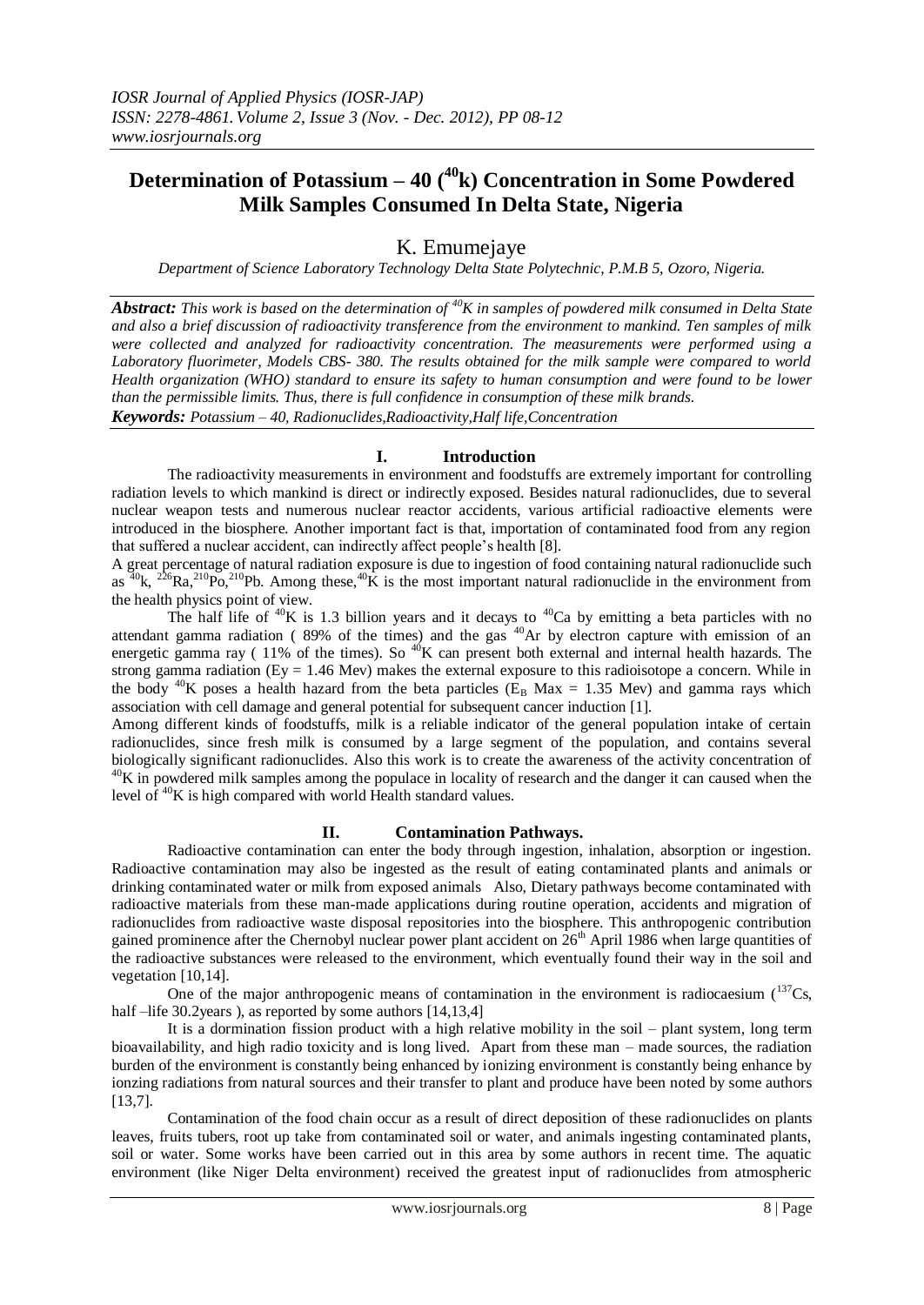testing of nuclear weapons and low levels of radioactive wastes discharges from nuclear industries where they exist. Sea also contains natural occurring radionuclides of primordial and cosmogenic origin. Both aquatic plants and animals accumulate elements to concentrations greater than those of the ambient water [2]. As a source of food, that aquatic environment provides a large fraction of the diet through aquatic foods of some individual and certain local population. Contamination of fish therefore, constitute a significant pathway for the uptake radiocaesium to man.

The presence of  $226$  Ra in water constitutes a major sources of naturally occurring radionuclide and its content in food contributes significantly to the radiation intake on the general populace [9]. Fruits, vegetables, cereals, and tubers are vital in our diet and presence of natural radionulides  ${}^{40}$ k,  ${}^{238}$  U and  ${}^{232}$  Th in them have certain radiological implication not only in the food, but also on the populace consuming these food sources [6]. These doses received by a person consuming aquatic foodstuffs, fruits, vegetable depends on the radionuclides concentration of the food and the quantity [5, 7].

### **III. Materials and Methods**

### **Study Area**

The study area lies within the Niger Delta sedimentary basin which is characterized by both Marine and mixed continental quaternary sediments that are composed of abandoned beach ridges and mangrove swamps [3]. The area is bounded by latitude  $5^{\circ}$  31' and  $6^{\circ}$  00' North, and longitude  $5^{\circ}$  00' and  $7^{\circ}$  00 East. The area experience wet and dry season which are typical seasons in Nigeria [12].

Ten samples of different types of powdered milk were collected from the local market in Delta State and were analyzed using Laboratory Fluorimeter, Model CBS-380. Numbers were used as codes to hide the identity of brand names.

### **Extraction procedure**

Determinations are useful only in organic solvents into which the radioactive elements are extracted with Dibenzoyl methane.

### **Determination**

concentration).

This method is used for the determination of very low concentrations of radioactive element in water solid samples. This method is based on the fluorescence of radioactive element in a pad prepared by fusion of the dried solids from the water sample with a flux of 10 percent Naf, 45.5 percent Na<sub>2</sub> C<sub>O3</sub>, and 45.5 percent  $K_2Co_3$ . This flux permits use of a low fusion temperature and yields pads which are easily removed from the platinum fusion dishes for fluorescence measurements. Uranium concentrations of less than 1 microgram per liter can be determined on a sample of 10 milliliters, or less. The sensitivity and accuracy of the method are dependent primary on the purity of reagents used, the stability and linearity of the fluorimeter, and the concentration of the fluorimeter, and the concentration of quenching elements in the water residue. A purification step is recommended when the fluorescence is quenched by more than 30 percent.

### **Fluorescence Theory/Principle**

Fluorescence is the molecular absorption of light energy at one wavelength and its nearly instantaneous re-mission at another, usually longer, wavelength. Some molecules fluorescence naturally and others can be modified to make fluorescent compounds.

Fluorescent compound have two characteristic spectrums: an excitation spectrum (the wavelength and amount of light absorbed) and an emission spectrum (the wavelength and amount of light emitted). These spectra are often referred to as a compound's fluorescence signature of fingerprint. No two compounds have the same fluorescence signature. It is the principle that makes flourometry a highly specific analytical technique. Fluorometry is the measurement of fluorescence. The instrument used to measure fluorescence is called a fluorometer or fluorimeter. A fluorimeter generates the wavelength of light required to excite the analyte of interest; it selectively transmits the wavelength of light emitted, then it measures the intensity of the emitted light. The emitted light is proportional to the concentration of the analyte being measured (up to a maximum

Fluorimeters employ monochromators (spectro fluorimeter), optical filters (a filter fluorimeter) or narrow band light sources like LED's or laser to select excitation and emission wavelengths.

Fluorometry is chosen for its extraordinary sensitivity, high specificity, simplicity, and low cost as compared to other analytical techniques. Fluorometry is ordinary 1000-fold more sensitive than absorbance measurement. It is a widely accepted and powerful technique that is used for a variety of environmental, industrial, and biotechnology applications. It is valuable analytical tool for both quantitative and qualitative analysis.

Molecular florescence is the optical emission from molecule that have been excited to higher energy levels by absorption of electromagnetic radiation. The main advantage of fluorescence detection compared to absorption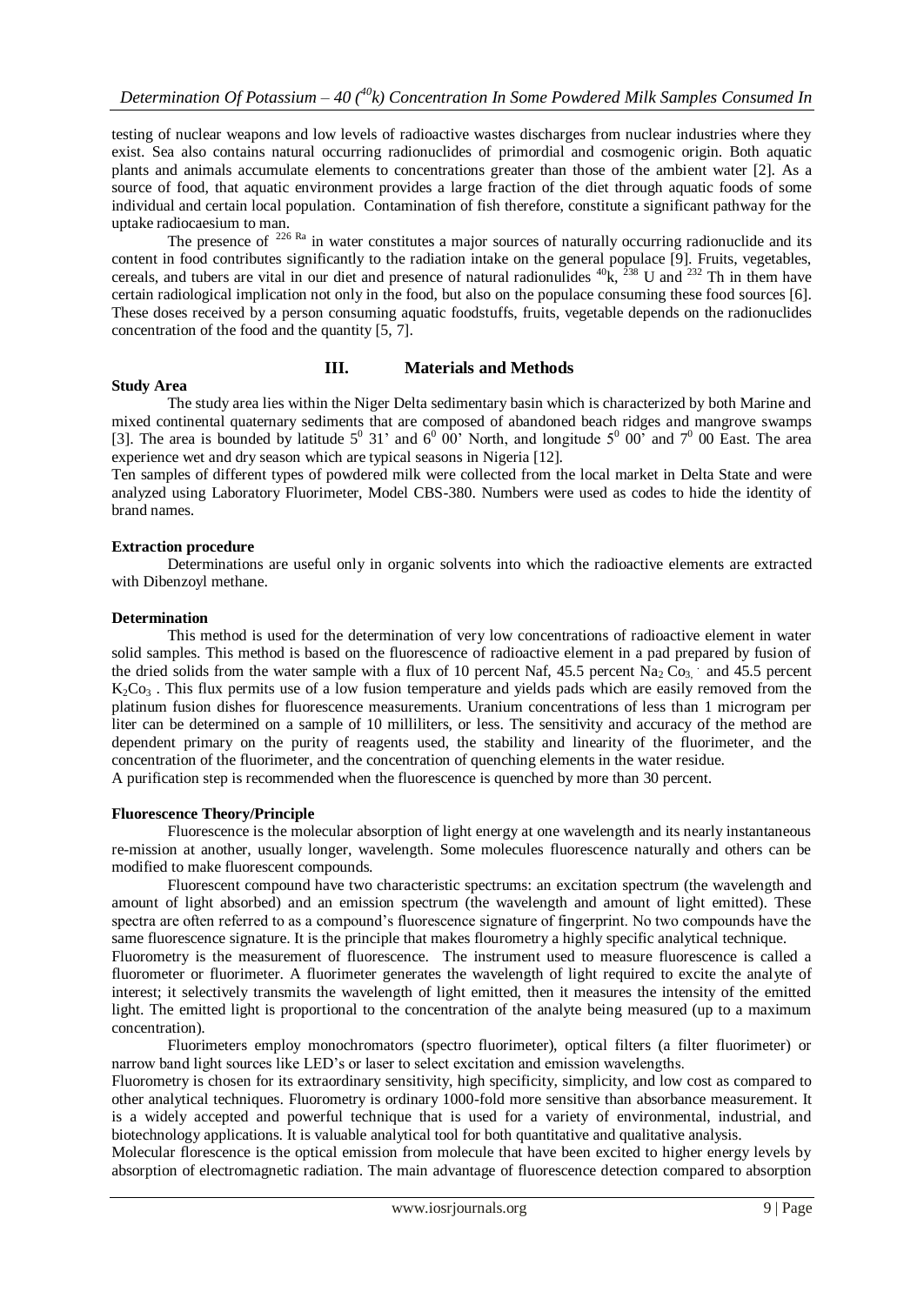measurements is the greater sensitivity achievable because the fluorescence signal has in principle a zero background. Analytical applications include quantitative measurements of molecules in solution and fluorescence detection in liquid chromatography.



Transition between molecular electronic energy levels: Instrumentation

### **A Typical Fluorimeter**

A typical fluorimeter contains an excitation source, sample cell, fluorescence detector. Molecules in solution are usually excited by Uv light and the excitation source usually a deuterium or xenon lamp. Broadband excitation light from a lamp passes through a monochromator, which passes only a selected wavelength. The fluorescence is dispersed by another monochromator and detected by a photomultiplier tube. Scanning the excitation monochromator gives the excitation spectrum and scanning the fluorescence monochromator gives the fluorescence spectrum. Simple instruments sometime use only a band pass filter to select the excitation wavelength. Below is the diagram of a typical fluorimeter.



Light emission from atoms or molecules can be used to quantitate the amount of the emitting substance in a sample. The relationship between fluorescence intensity and analyte concentration is:

$$
F = k
$$
. EQ. Po. (1-10 |-e.b.c |)

Where F is the measured fluorescence intensity, K is a geometric instrumental factor, QE is the quantum efficiency (photons emitted (proton absorbed).

Po is the radiant power of the excitation source,  $\epsilon$  is the wavelength-dependent molar absorptivity coefficient, b is the path length, and c is the analyte concentration  $(\mathcal{E}, b)$ , and c are the same in the Beer-Lambat law). Expanding the above

 $F = k$ . Q E . Po. (2.303. E.b.c) This relationship is valid low concentrations (<10-5M) and shows that fluorescence intensity is linearly proportional to analyte concentration.

Determining unknown concentration from the amount of fluorescence that a sample emits requires calibration of a fluorimeter with a standard (to determine k. and QE) or by using a working curve.

### **Limitations**

Many of the limitations of the Beer-Lambart law also affect quantitative fluorimetry. Fluorescence measurements are also susceptible to inner filter effects. These effects include excessive absorption of the excitation radiation (pre-filter effect) and self- absorption of atomic resonance fluorescence (post-filter effect)

### **IV. Results and Discussion**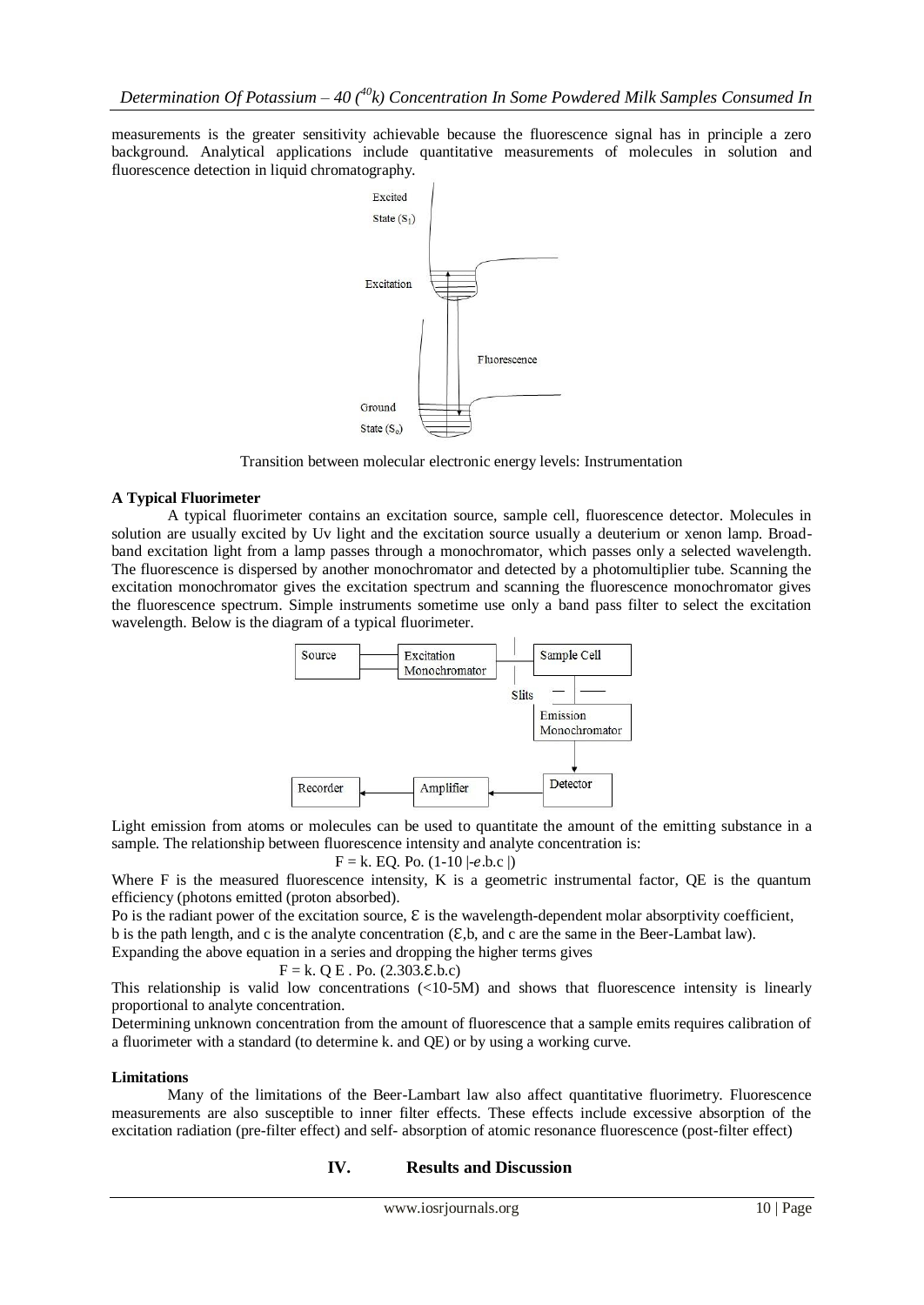| <b>MILK</b><br><b>Sample</b> | <b>Uranium 233</b><br>(Bq/l) | Pb 212<br>(Bq/l) | Pb 208<br>(Bq/l) | Potassium 40<br>(Bq/l) |
|------------------------------|------------------------------|------------------|------------------|------------------------|
|                              | < 0.001                      | < 0.001          | < 0.001          | < 0.001                |
| $\overline{c}$               | < 0.001                      | < 0.001          | < 0.001          | $1.3x10^{-6}$          |
| 3                            | < 0.001                      | < 0.001          | < 0.001          | $1.1x10^{-6}$          |
| $\overline{4}$               | < 0.001                      | < 0.001          | < 0.001          | < 0.001                |
| 5                            | < 0.001                      | < 0.001          | < 0.001          | $1.3x10^{-6}$          |
| 6                            | < 0.001                      | < 0.001          | < 0.001          | $1.2x10^{-6}$          |
| 7                            | < 0.001                      | < 0.001          | < 0.001          | $1.3x10^{-6}$          |
| 8                            | < 0.001                      | < 0.001          | < 0.001          | < 0.001                |
| 9                            | < 0.001                      | < 0.001          | < 0.001          | $1.2x10^{-6}$          |
| 10                           | < 0.001                      | < 0.001          | < 0.001          | $1.3x10^{-6}$          |

Table 1. Summary of results (Bq/l) from the analysis.

### **V. Discussion**

The results above are the values obtained from the powdered in milk samples collected from the local markets in Delta-State.

The measured activity concentration of  $^{233}$ U,  $^{212}$ Pb,  $^{208}$ Pb and  $^{40}$ k detected in the samples of powdered milk are summarized in table 1. It can be noticed that  ${}^{40}K$  was detected in all the samples and varied between <0.001Bq/L to 1.3x10<sup>-6</sup> Bq/L. The measured concentration for <sup>233</sup>U, <sup>212</sup>Pb, <sup>208</sup>Pb and <sup>40</sup>K are <0.001. On the other hand, the least value of <sup>40</sup>K is  $1.3x10^{-6}$  Bq/L in samples No. (2,5,7 and 10) respectively. The highest concentration of  ${}^{40}$ K was <0.001 in sample No.(1). While the concentration for of  ${}^{233}$ U,  ${}^{212}$ Pb and  ${}^{208}$ Pb are the same.

The  $^{233}$ U,  $^{212}$ Pb,  $^{208}$ Pb and  $^{40}$ K activities measured in the present work were compared with the values obtained with the World Health Organization (WHO) standard. It is important to remark that the  $^{233}$ U,  $^{212}$ Pb,  $^{208}$ Pb and  $^{40}$ K activities levels determined in the present study were within the accepted limits. Thus this makes it saved for Human consumption.

### **VI. Conclusion and Recommendations**

Natural radioactivity such as  $^{233}$ U,  $^{212}$ Pb,  $^{208}$ Pb and  $^{40}$ K radionuclides were determined for most available powder milk consumed in Delta-state. The measured activities for  $^{233}$ U,  $^{212}$ Pb,  $^{208}$ Pb and  $^{40}$ K were below the detection limits when compared to World Health Organization (WHO) standard.

Moreover, radioactive contamination is as the result of eating contaminated plants and animal or drinking contaminated milk from exposed animals. A long accumulation of high concentration of the natural radionuclides is capable of causing serious health impairment like serious health impairment like serious brain damage, weight lost, Retinal degeneration, Hearing impairment and even death.

It will be advisable that the milk from cow, goat and sheep should be checked periodically over a long period because of their grazing habits. Regular monitoring of these radionuclide's in milk and in other food to prevent excessive build up of radionuclides in the food chain.

#### **References**

- [1] Afshari Sarayegord N. Abbasisiar F., Abdolmaleki P., Ghaiassi Nejad M. (2009**) :** Environmental Radiation protection Division , National Radiation protection Department (NRPD)
- [2] Akinloye M.K, J.B. (1999): Survey of Environmental Radiation Exposure around Obafemi Awolowo University Nuclear Research Facilities, Nig. J. Phy. 7:16-19.
- [3] Allen, C.K (1999), A New Geographic of Nigeria Longman Publishing 65ff.
- [4] Arogunjo A.M, Eyebiokin M.R, and Oboh G., Balogun F.A (2005**):** Activity Concentration and Absorbed Dose Equivalent of Commonly Consumed Vegetables in Ondo State*, Nigeria Journal of Physics 17(s):87-191.*
- *[5]* Farai I.P, Oni O.M (2002): Natural Radionuclide concentration in Aquatic species and Absorbed dose Equivalent to the dwellers of the coastal area of Nigeria. *Nig. Journal of phy. 14:94-97*
- *[6]* Fortune P., Brambilla M., Speroni F. (2004): Folia uptake of <sup>137</sup>cs and <sup>86</sup>sr in strawberry as function by leafage. *Journal of Environmental radioactivity, 71:187-199*
- [7] Jibiri N.N, Farai I.P. (1998): Assessment of dose and collective effective dose equivalent due to terrestrial gamma radiation in the city of Lagos, *Nigeria. Rad. Protect. Dosin. 76(3):191-194*
- *[8]* Melquiades F.L, Appoloni C.R (2004): Natural Radiation levels In powered milk samples*. Ciene. Tecnol. Aliment.campinas.*   $24(4) \cdot 501 - 504$  out  $\det^{-1}$
- [9] Olomo J.B (1990): Natural radionuclide content of some Nigeria foodstuffs. *Nucl. Inst. and method in phys .Res .A299:666-669*. .
- *[10]* Tang S. Chen Z., Zheg (2003): uptake of 137 Cs in the shout of Amaranthus trivolor and Amaranthus cruentus*. Environmental pollution 125: 305-313.*
- *[11]* Tsukada Hisamtsu H., Inaba S. (2003**):** transfer of Cs 137 and stable Cs in soil grass milk pathway in Aomori. *Japan. Journal of radioanalytical and Nuclear chemistry V.225 .p.455-4*